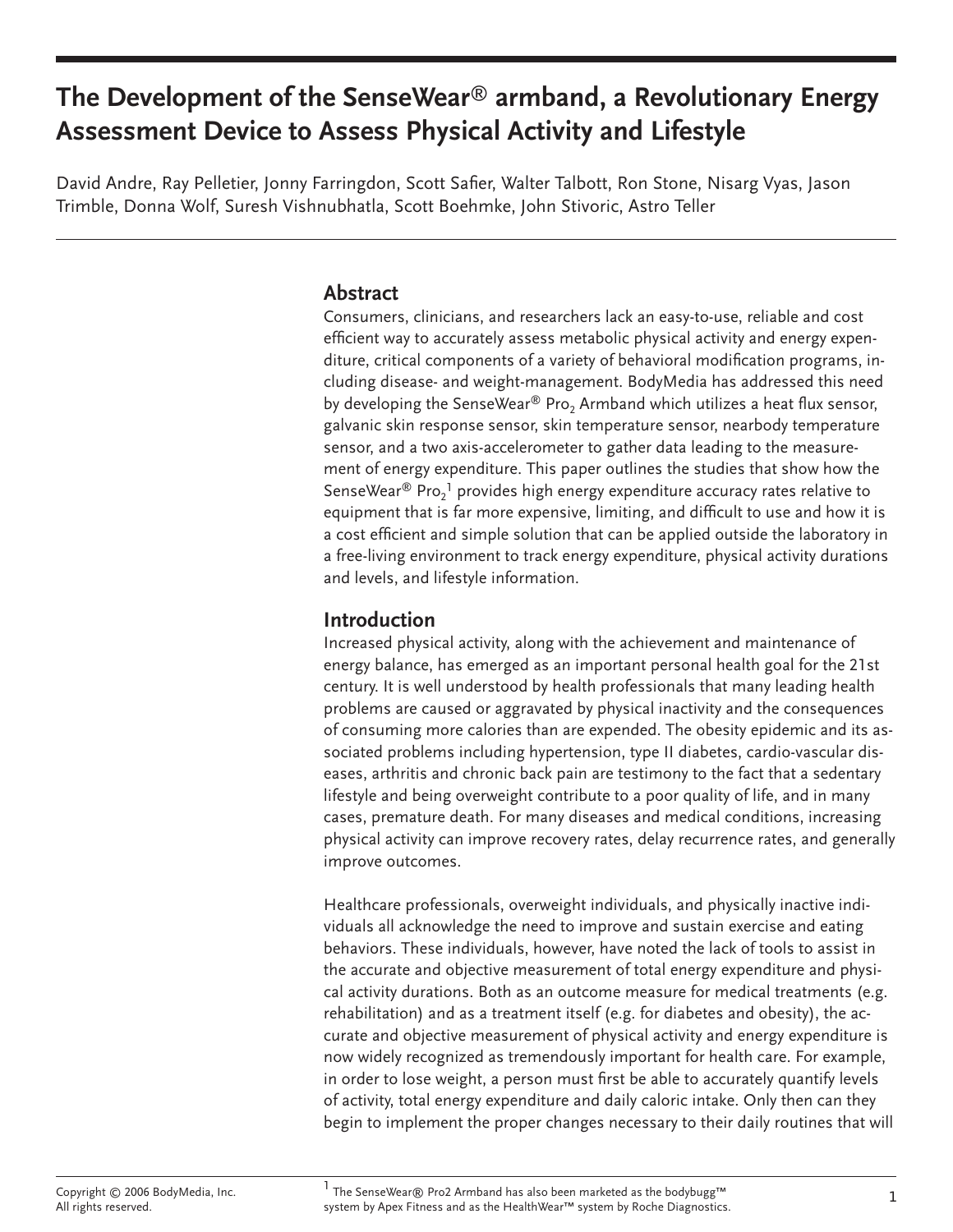help them increase activity levels and manage their caloric intake. As an outcome measure, accurate and objective physical activity durations can inform the health care professional about the success of therapy, treatments, and counseling.

To date, there is not an easy-to-use, reliable and accurate way to routinely assess metabolic physical activity and energy expenditure outside the laboratory in a free living environment. This has significant ramifications for the subjects' weight management success. From the behavior change literature (Dilley 1998, Klem 2000, Schnool 2001, and Wierenga 1990), it is well recognized that regular and accurate self-monitoring in the free-living environment can provide important feedback which increases self-awareness – the prerequisite for healthy decision-making and long-term lifestyle change.

As microprocessors, wireless technology, software, and the internet have advanced, so have the opportunities to develop personalized body monitoring devices that allow individuals to accurately track and analyze their daily activities. BodyMedia has responded to this opportunity by developing a series of wearable devices, including the SenseWear® Pro<sub>2</sub> armband and the Apex bodybugg<sup>™</sup>, that utilize an underlying hardware platform that measures and records a number of physiologic parameters that allow health researchers, clinicians, and individuals to continuously and more accurately track physical activity and total energy expenditure. The SenseWear® Pro<sub>2</sub> armband gives health professionals the opportunity to see how changes in daily activities affect changes in energy expended, energy balance and ultimately weight loss. The remainder of this paper will review the measurement of total energy expenditure and metabolic physical activity, describe the SenseWear® Pro<sub>2</sub> armband and the energy expenditure algorithms it utilizes, review independently performed validation studies of the armband's accuracy, and provide internal validation data that supports the use of BodyMedia's SenseWear® Pro<sub>2</sub> armband for the monitoring of metabolic physical activity and total energy expenditure.

# **I. Measurement of Energy Expenditure**

The number of calories a person expends is a very important and actionable parameter for a variety of applications and disease conditions. These include weight control (loss, gain or maintenance), sports performance, and body composition changes. True Total Energy Expenditure (TEE) is very difficult to measure, and nearly all techniques make use of approximations of one kind or another, as discussed below.

Metabolic carts analyze indirect calorimetry. These metabolic carts measure the oxygen and carbon dioxide that a person inhales and exhales and from this, indirectly compute the calories burned during the period of measurement. The calories expended for the time during which the subject is not being measured with the metabolic cart are estimates based on the very short period of the measurement. This technique of measurement is currently very widely accepted in the research community as a gold standard. Based on a survey of the litera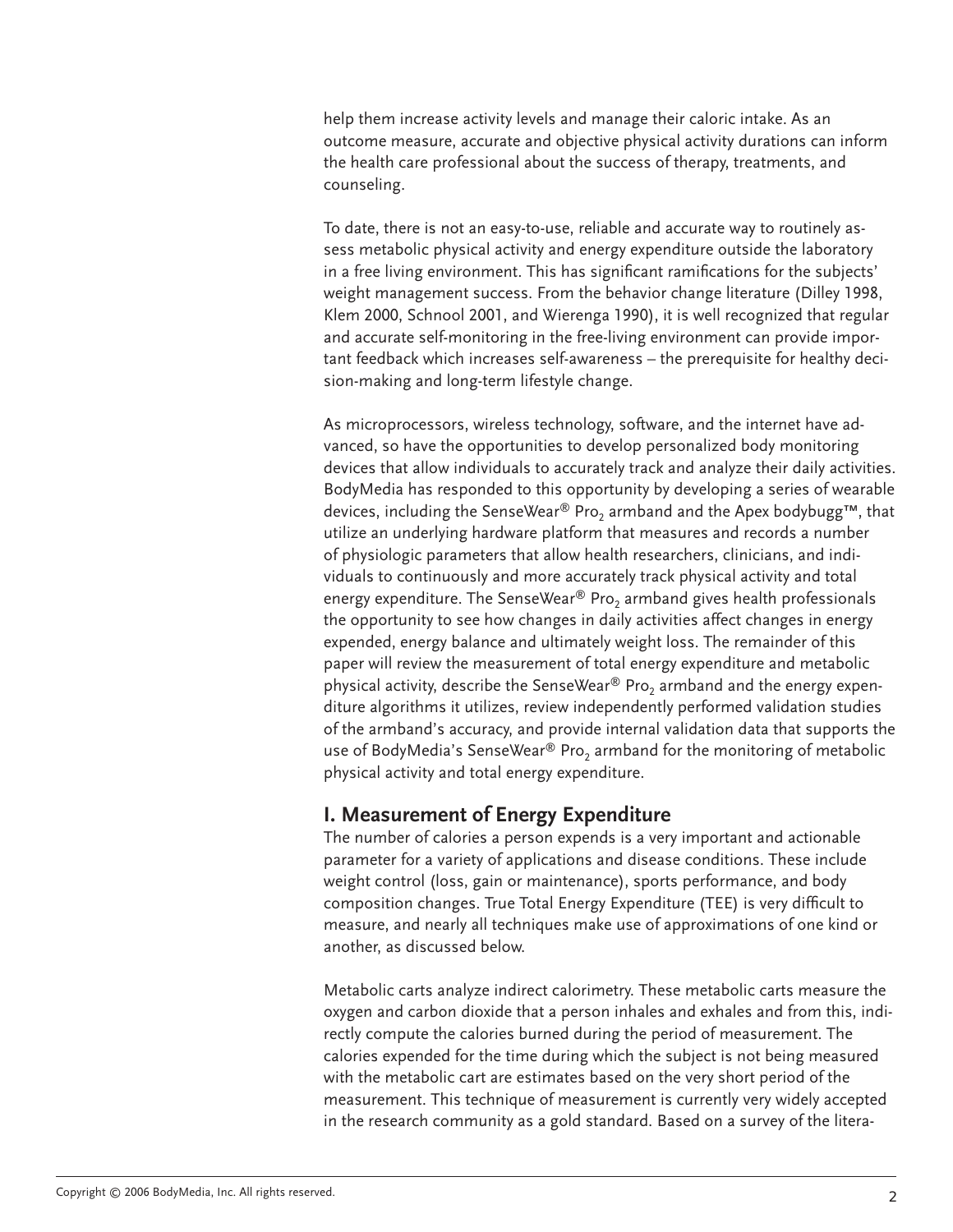ture, devices of this category differ from one another by 5-10% and differ even on repeated measurements of the same activity by around 5-10% (Yates 2004, Wells 1998, Gore 2003, and Webster 1999). Most metabolic carts are rather large and bulky and are not suited for monitoring outside the laboratory setting. A few of these monitors are called "portable" – these devices require wearing analyzer modules strapped on the chest or on the back and breathing through a mouthpiece or mask and are able to monitor a wider set of activities for a reasonably short period of time. The portable devices have even higher error rates than the stationary metabolic carts (Twaddle 2005, Kautza 2004, Yeo 2003, Keller 2002 and Wideman 1996).

For longer term measurement, full room chambers can be constructed that carefully measure the consumption of oxygen within a single room (or, in some cases, several carefully constructed and connected rooms). In these systems, a closed system is constructed where air is continuously pulled through the room(s) by a vacuum pump with the rate of flow continuously measured by a mass flow meter. A sample of the extracted air is then pulled through a condenser to remove moisture before measurement of percent  $O_2$  and CO-3 pt by oxygen and carbon dioxide analyzers. These systems result in very high accuracies, but are suitable only for laboratory use due to size and expense (Schoffelen et al, 1997). A related method instead measures heat emissions; some rooms combine heat emissions and gas measurement (Seal and Rumpler, 1997). Some effort has been made to explore suit calorimetry chambers that allow some portability (Hambraeus et al, 1994) but these are bulky, expensive, and rather unsuited for most activities.

Douglas bags are another accepted technique for measuring energy expenditure. Douglas bags are awkward to use and have the same limitations as metabolic carts. Devices such as the MedGem® and BodyGem® from Healthetech are essentially small metabolic carts that measure resting energy expenditure. As such, they share the downside of metabolic carts of only measuring expenditure for a short period of time in the laboratory. Furthermore, because these devices are only useful for resting energy expenditure, they capture very little of the variation caused by changes in a person's behavior and do not provide the feedback essential for behavior and life style changes.

Currently the doubly labeled water (DLW) stable isotope method is considered the gold standard for measuring TEE of free-living individuals. This technique is very expensive (~\$1,500/person) and involves the consumption of two stable isotopes. It is based on indirect calorimetry assumptions and on the differential elimination of deuterium (2H) and 18oxygen (18O) from body water following a loading dose of two stable isotopes. Energy expenditure is then calculated from carbon dioxide production by classical indirect calorimetric equations. Energy expenditure is also accurately measured in total over weeks of time – not minute by minute or even day by day. Doubly labeled water has an error rate of about 5% over a 2-week period due to starting and ending conditions (Schoeller et al, 1986).

On the other side of the spectrum from metabolic carts or chambers are devices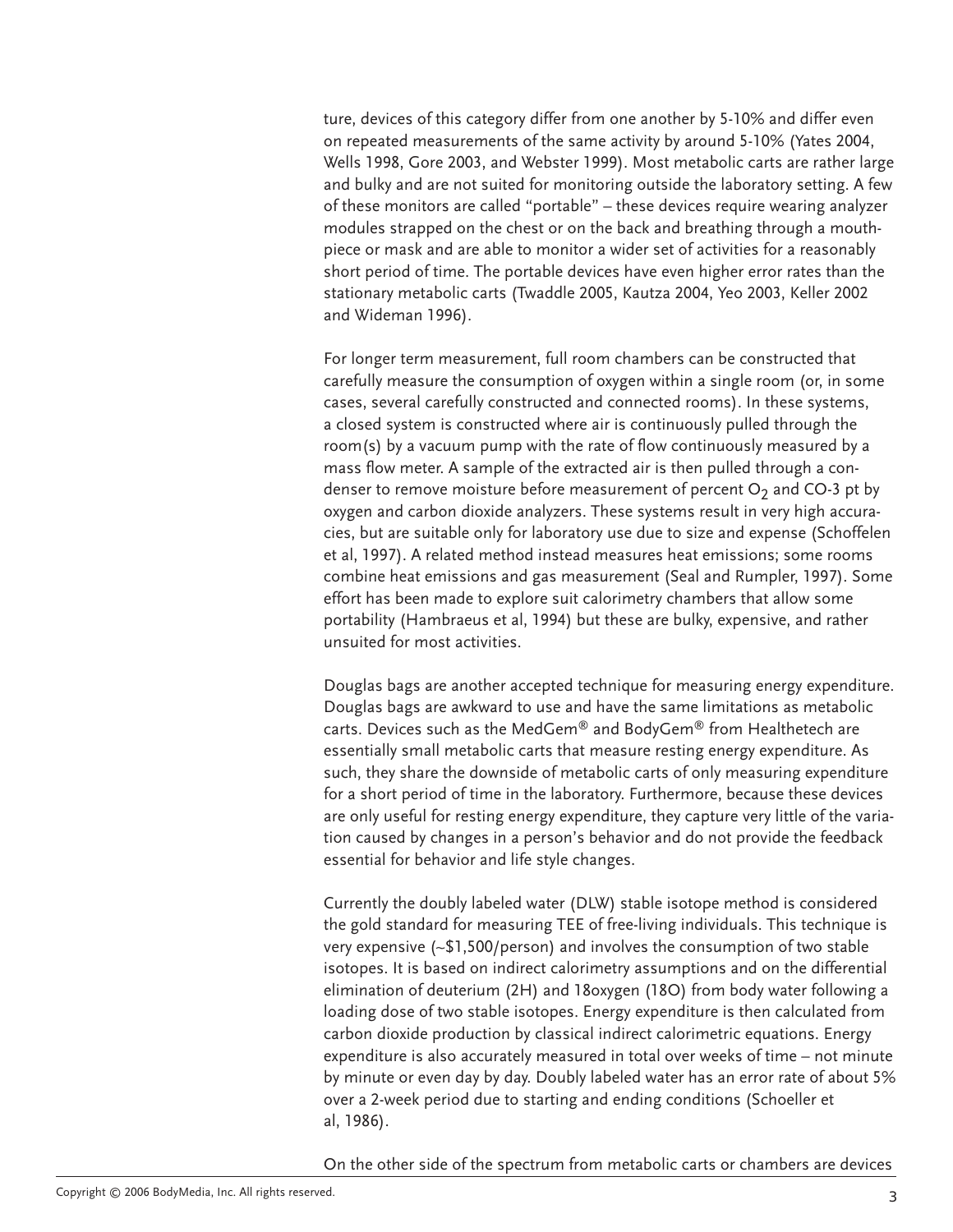such as pedometers, accelerometers, and heart rate monitors. These devices, when used for measuring energy expenditure, are consumer friendly products with limited accuracy because they measure only a single modality and attempt to correlate it with energy expenditure. Pedometers only measure footfalls and are not accurate when used for activities that do not involve footfalls (e.g., weightlifting, biking, household activities). Similar limitations apply to waistworn accelerometers. Heart rate is affected by stress, medication, disease, and other physiological factors, and the correlation to energy expenditure is only good for a narrow range of moderate intensity exercise. Furthermore, due to individual variations in the HR to  $VO<sub>2</sub>$  relationship, individual calibration is required. Some attempts have been made to combine heart-rate and accelerometry using a technique called Flex-HR. Furthermore, many current systems for continuously measuring heart rate and motion can be uncomfortable to wear for long periods of time given that accurate placement using a chest strap (such as the Polar chest strap) or a leg strap (such as the Dynastream system) can be required. The most accurate single-modality systems may be multi-accelerometer systems where accelerometers are taped to the body at many different locations and connected to a processing unit with wires; these systems can distinguish between many different activities and types of motion although is reasonably uncomfortable to wear.

BodyMedia, Inc. was founded around the idea that the combination of multisensor, wearable body monitoring devices and sophisticated machine learning algorithms can provide accurate, objective, and actionable data about the health and behaviors of people outside a traditional clinical setting. Through a comprehensive study of the wearability and utility of sensors at different locations on the body, the upperarm was chosen as the best location. The Sense-Wear® series of armbands is the outcome of this work.



# **The SenseWear**® **Pro Armband**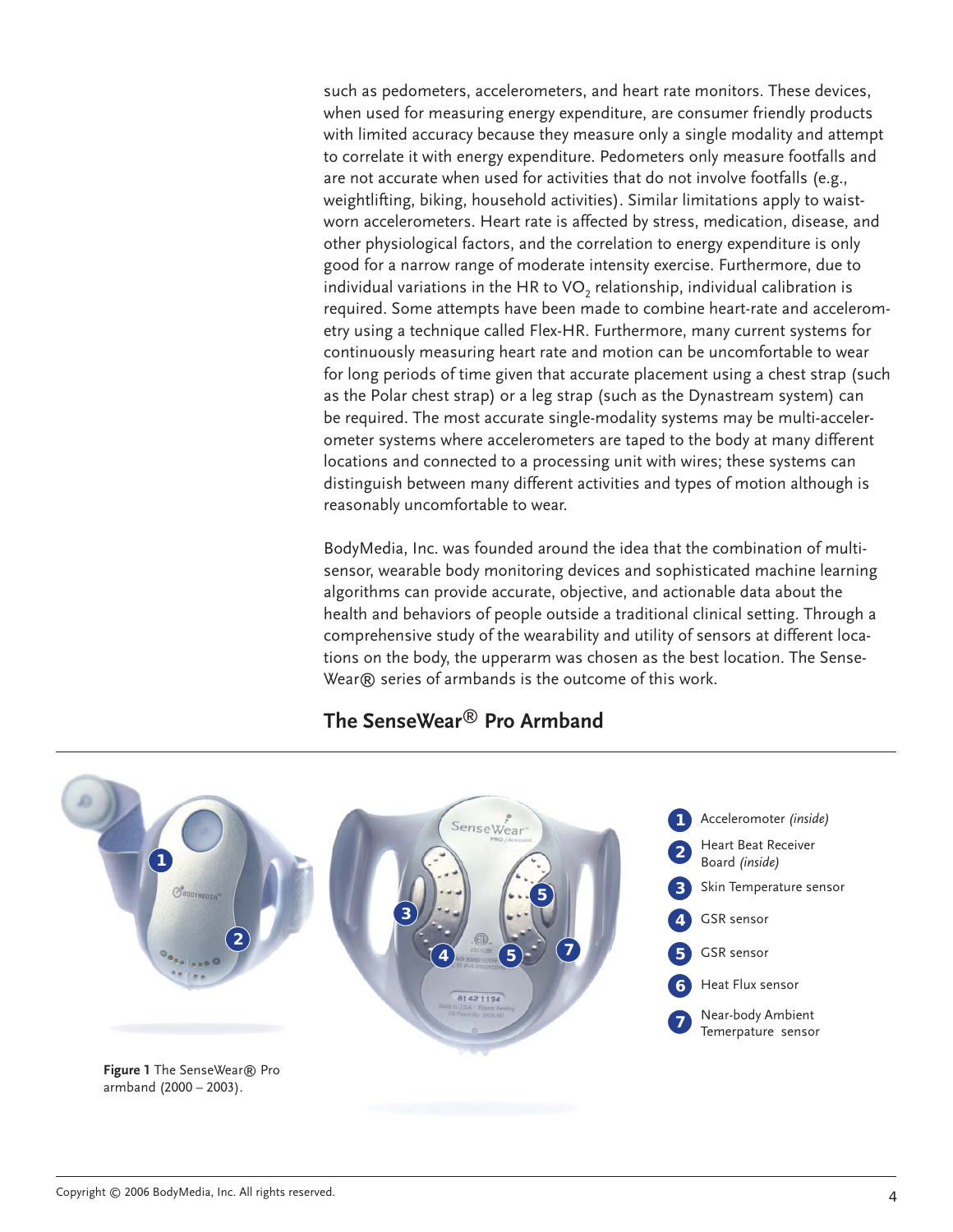The SenseWear® armband is a sleek, wireless, and accurate wearable body monitor that enables continuous physiological monitoring outside the laboratory. The armband is worn on the back of the upper right arm and utilizes a unique combination of sensors. A proprietary heat-flux sensor measures the amount of heat being dissipated by the body by measuring the heat loss along a thermally conductive path between the skin and a vent on the side of the armband. Skin temperature and near-armband temperature are also measured by sensitive thermistors. The armband also measures galvanic skin response (GSR – the conductivity of the wearer's skin) which varies due to physical and emotional stimuli. A twoaxis accelerometer tracks the movement of the upper arm and provides information about body position. The armband also contains a radio and a data port, allowing both wireless transmission and communication as well as wired downloading of data. This version of the armband also had a Polar heart-rate receiver board that could receive heart beat information from a Polar strap. The battery in this version was rechargeable, lasting approximately 3 days before needing a charge. The SenseWear® Pro was sold from approximately 2001 until 2003.

# **The SenseWear**® **Pro2 Armband**



In 2003, Bodymedia released a new version of the armband that has some significant improvements including a replaceable AAA battery and a USB connector. The sensor set remained essentially the same: heat-flux, skin-temperature, nearbody temperature, galvanic skin response sensors, and a two-axis accelerometer.

Both versions of the armband sample data at 32-hertz and record compressed channels of data in the armband's memory. The SenseWear<sup>®</sup> Pro<sub>2</sub> has memory for approximately two weeks of wear. The channels recorded are a carefully chosen set of features that capture both basic statistics of the data streams (e.g., averages, variances) as well as more complex features (e.g., peaks, steps). These channels are stored on the armband and are then sent to a PC via either a USB cable or using a proprietary wireless protocol.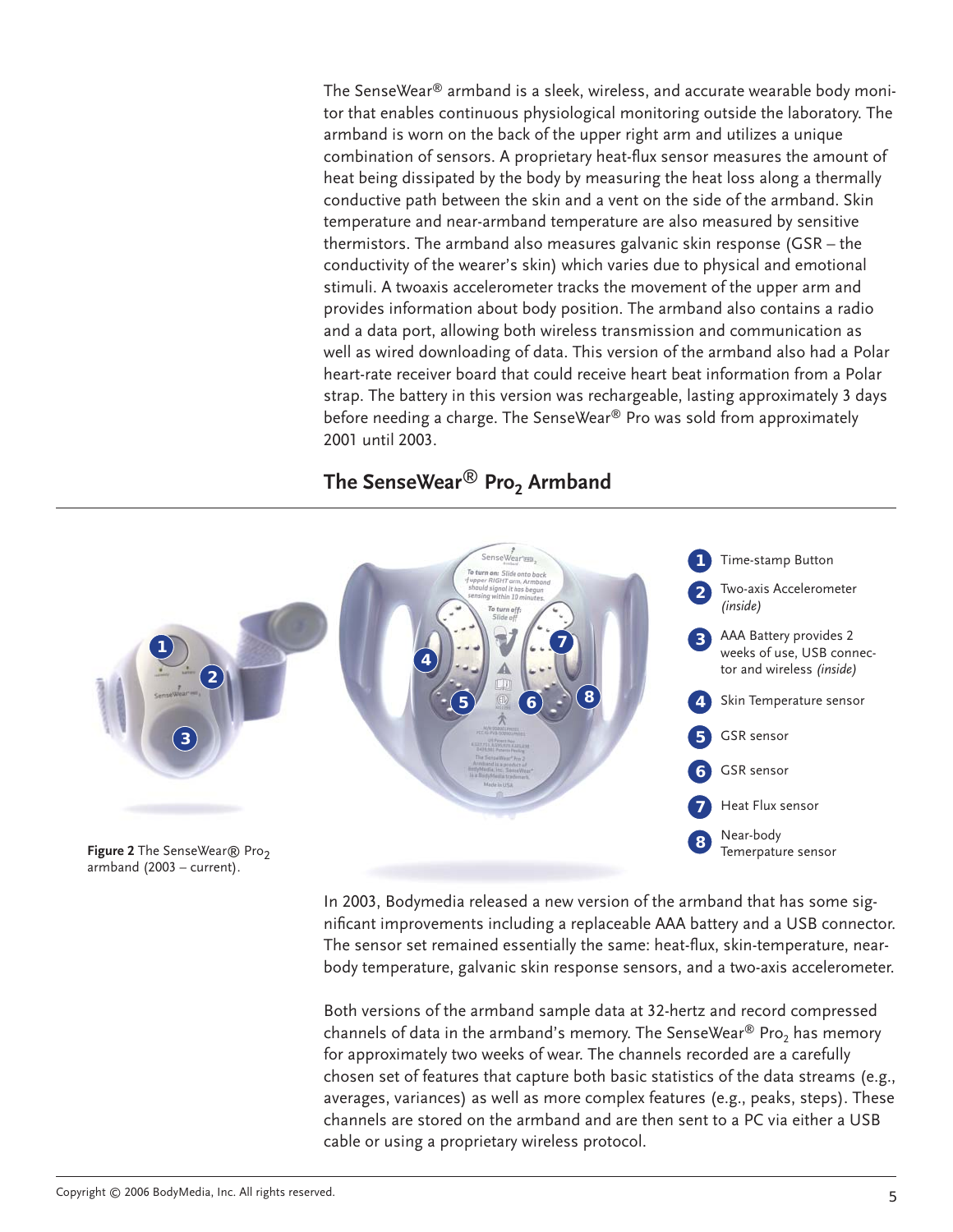Having multiple sensors is very important to the success of the armband and its ability to accurately monitor the physiological states of the wearers. Multiple sensors allow for the disambiguation of contexts that might confuse a single sensor. For example, if a wearer's motion is high, it might be due to exercising or to being in a moving vehicle. However, the signatures of temperature, sweat, and heat flux are typically quite different for exercise and being in a car.

On the computer, activity detection and lifestyle algorithms are executed on the incoming data, producing estimates of each lifestyle algorithm (e.g. energy expenditure, sleep, etc) for each minute of time. The algorithms in BodyMedia's software utilize the physiologic signals from all the sensors to first detect the wearer's context and then apply an appropriate formula to estimate energy expenditure from the sensor values. The armband can recognize many basic activities such as weight-lifting, walking, running, biking, resting, and riding in a car, bus, or train. Other activities are classified into combinations of these basic activities; for example, baseball could be broken down into a combination of mostly nearrestful activity and running. Key to the armband's utility is that it can be worn comfortably during a person's normal life, and does not require any time in the laboratory for uncomfortable measurements.

# **The Algorithms**

The algorithms are created using a proprietary algorithm development process that utilizes a data driven machinelearning approach. Data is first collected during clinical studies with laboratory equipment such as metabolic carts or doubly labeled water. Next, compressed channels are created from this raw data that can be stored on the armband that are useful for determining both the wearer's activity as well as measures such as energy expenditure or sleep state. After this, context detectors are developed that classify the wearer's context. Finally, for each context, a specific algorithm is created using automated machine learning techniques to predict the measure of interest (such as energy expenditure). Knowing the context of the wearer is a unique and very important feature of BodyMedia's algorithms. The wearer's context allows us to apply the appropriate function to predict energy expenditure – this is easy to understand by thinking about the difference in our expected signals for running and for stationary biking. In one case, we expect to see large motion vectors, in the other, we expect to see much smaller motion vectors. In both, the amount of heat and sweat produced should be proportional to the exertion – although in running, sweat will likely evaporate more quickly in the neighborhood of the armband due to arm motion. By knowing the context, all of the sensors can be combined intelligently into an accurate estimate of energy expenditure.

Essentially, the algorithms break down a person's activity into fundamental activities of walking, running, resting, sleeping, resistance activity such as weight-lifting, lower-leg motion such as stationary biking, motion caused by external forces such as driving a car, exercise combined with external motion (road biking), etc. Much in the way that Fourier analysis breaks a sound signal down into its fundamental components during speech processing, BodyMedia's algorithms analyze activities into their fundamental components. For each fundamental component, a different equation is then used to predict the energy expenditure. From this,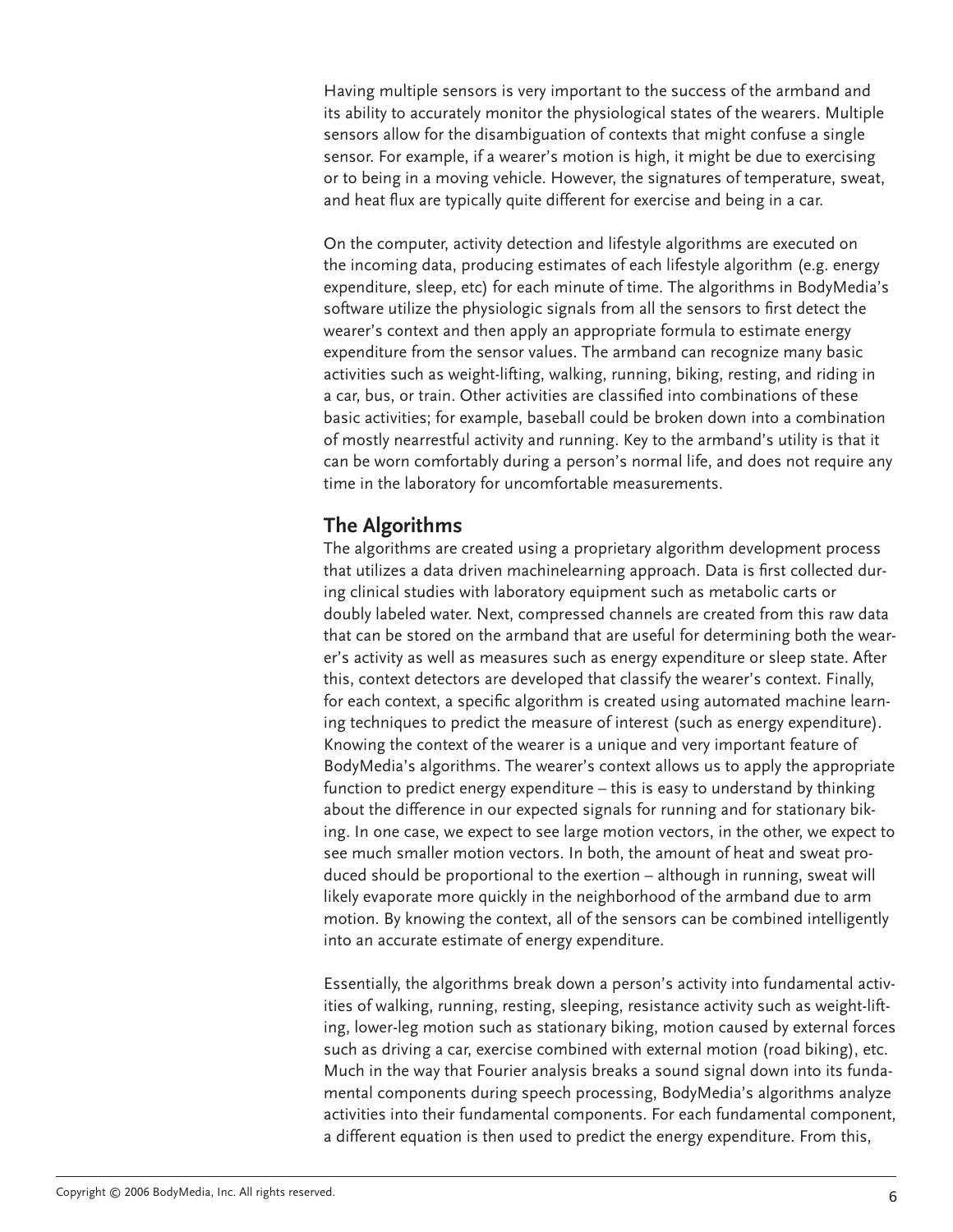physical activity duration and METs levels can be determined. The first version of the armband (the SenseWear® Pro) and the associated software had algorithms that only distinguished between rest and activity. Algorithms for specific activities such as walking, biking, and stair climbing were available, but the user had to choose the context. For the current armband, the SenseWear $\circledR$  Pro<sub>2</sub>, the algorithms accurately classify many activities automatically and user selection of an appropriate algorithm is no longer required.

Due to the nature of the algorithm development process, the algorithms are constantly being improved as multiple studies continue and the results are analyzed. More diverse activities and activity modes are added to the datasets used to train the algorithms, improving overall performance. At present, the set of activities known to produce accurate results is large and includes the set of activities mentioned above. The algorithms are carefully tested to guarantee that they always improve over previous versions.

The remainder of this paper reviews the validation of the SenseWear® product line as energy expenditure and physical activity devices. Several different types of data are presented. First, data from published articles and abstracts by external researchers is presented. It is important to keep in mind that the hardware, firmware, and algorithms utilized by researchers in each study can be different, depending on what versions they purchased. For the hardware, there are two options, the original SenseWear<sup>®</sup> Pro (SWP) and the SenseWear<sup>®</sup> Pro<sub>2</sub> (SWP2) armband. Over the years, the set of channels collected in the firmware has increased. Some studies are able to take advantage of these new channels to help both in determining context but also in determining exertion levels. In the summaries that follow, the following configurations are noted: original (those used in the SWP), minimal (those channels minimally used in the SWP2), and algorithm (minimum required for 4.1 algorithms for SWP2). Another configuration, clinical, is also available and is used for the 4.2 version of the algorithms. Table 1 describes the different versions of the algorithms and their rough release dates. The current algorithm version is 4.2.

| Table 1<br>าร tested<br>terature. | <b>Armbands</b>  | Algorithm | <b>Minimal Configuration</b><br>Required | <b>Approximate Date</b><br>of Release |
|-----------------------------------|------------------|-----------|------------------------------------------|---------------------------------------|
|                                   | <b>SWP</b>       | 1.0       | Original                                 | Q1, 2002                              |
|                                   | <b>SWP</b>       | 2.0       | Original                                 | Q1, 2002                              |
|                                   | <b>SWP</b>       | 2.2       | Original                                 | Q1, 2002                              |
|                                   | SWP, SWP2        | 4.0       | Minimal                                  | Q4, 2003                              |
|                                   | SWP <sub>2</sub> | 4.1       | Algorithm                                | Q2, 2004                              |
|                                   | SWP <sub>2</sub> | 4.2       | Clinical                                 | Q1, 2005                              |

| .                  |
|--------------------|
| Algorithms tested  |
| in the literature. |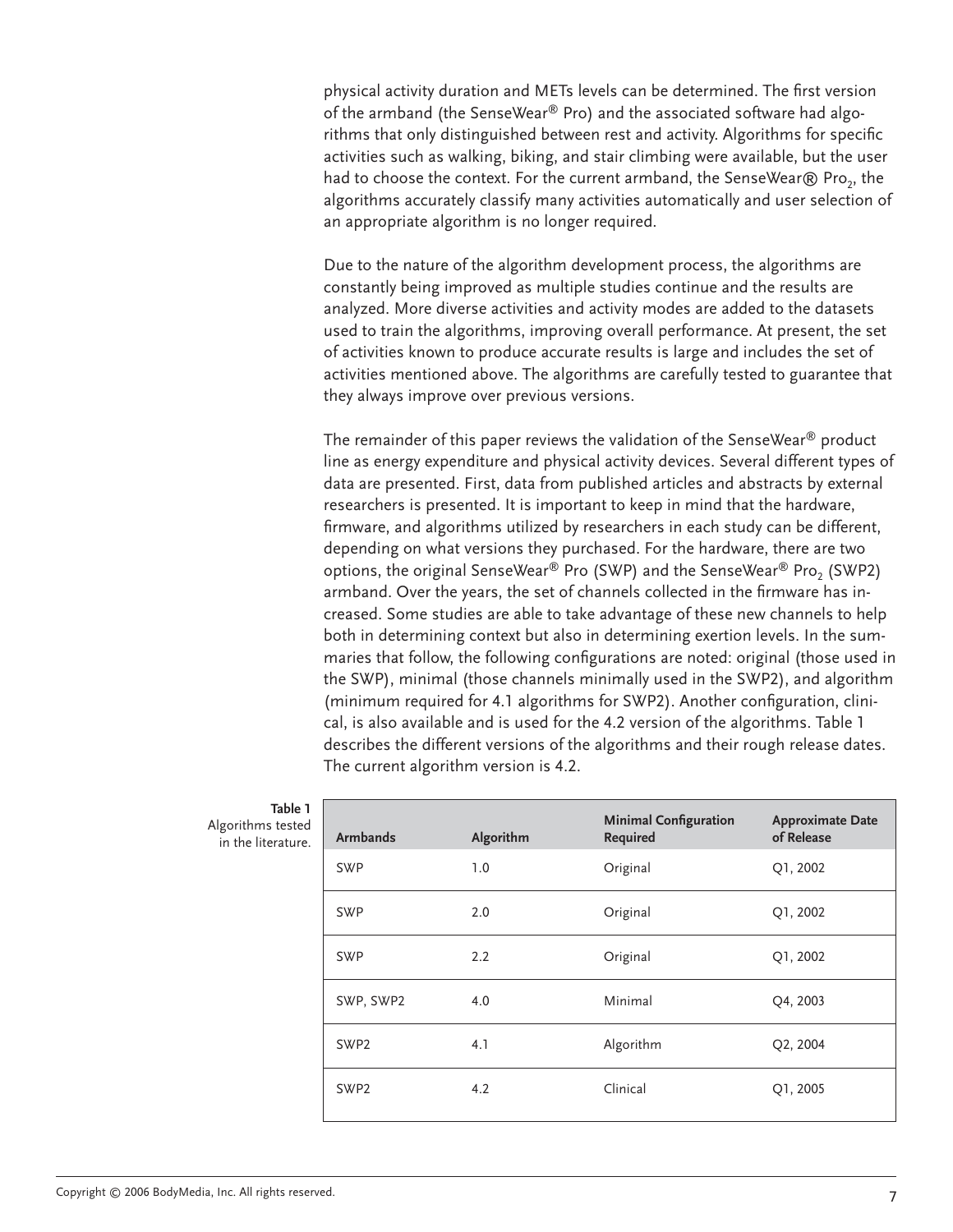#### **II. External Energy Expenditure Studies on Original SenseWear Pro armband**

Many studies have investigated the validity of the SenseWear® Pro (SWP) armband as an energy expenditure device. In most of these studies, subjects wear the armband during exercise and rest activities while they are also monitored utilizing indirect calorimetry via a metabolic cart. In all studies on the SWP, the configuration is the original channels. Jakicic et al (2004) examined the energy expenditure of subjects during treadmill exercise, stationary biking, arm ergometry, and stepping exercise. The generalized energy expenditure algorithm (version 1.0) available at the time correlated well with energy expenditure as measured by the cart, but significantly underestimated by 7% during treadmill, 13.5% during biking, 17% during stepping, and overestimated 29% during arm ergometry. If the exercise mode was specified, however, the algorithms (version 2.0) predict values not significantly different from those measured by the cart (with average error around 3% +/-10%). The investigators concluded "When exercise-specific algorithms are used, the SenseWear® Pro armband provides an accurate estimate of energy expenditure when compared to indirect calorimetry during exercise periods examined in this study." This statement reflects the fact that at the time of this study, the algorithms only recognized the contexts of activity and rest rather than more specific activities. As we will see, later algorithms can quite accurately determine the activity and thus apply the appropriate exercise-specific algorithms. As with many validation studies performed on the armbands, after the data was analyzed, the data was included in the training data set to improve later versions of the algorithms.

Fruin and Rankin (2004) report on a comparison of the SenseWear® Pro with indirect calorimetry for rest, stationary biking, and treadmill activity. For rest, the energy expenditure estimates by the algorithms (version 2.0) correlate well and are not significantly different from the metabolic cart. For bike ergometry, no significant differences were found. For treadmill activity, the algorithms' estimates were correlated with speed but not with incline, overestimating on flat walking and underestimating on inclined walking. They concluded that "In summary, this study revealed that the SWA (SenseWear armband), using contextual algorithms from the manufacturer, provided a valid and reliable estimate of energy expenditure."

King et al (2004) report on the validity of four accelerometers (the CSA, the TriTrac-R3D, the RT3, and the BioTrainer-Pro) and the SenseWear® armband (SWP) using algorithms version 2.0. The armband's estimates correlated with those monitored using indirect calorimetry, although overestimated significantly for faster speeds. Overall, "the SenseWear armband was the best estimate of total EE at most speeds." King has continued his investigations on these units in 2005, reporting in a poster at the annual conference of ACSM that this version of the armband (using version 1.0 algorithms) overestimated during outdoor walking and rest although it compared favorably to accelerometers during stair climbing, where significant differences to indirect calorimetry were not found. In 2006, King and his colleagues (Potter, et al, 2006) presented results from this energy expenditure algorithm on children, despite the fact that the algorithm was only designed and tested for adults.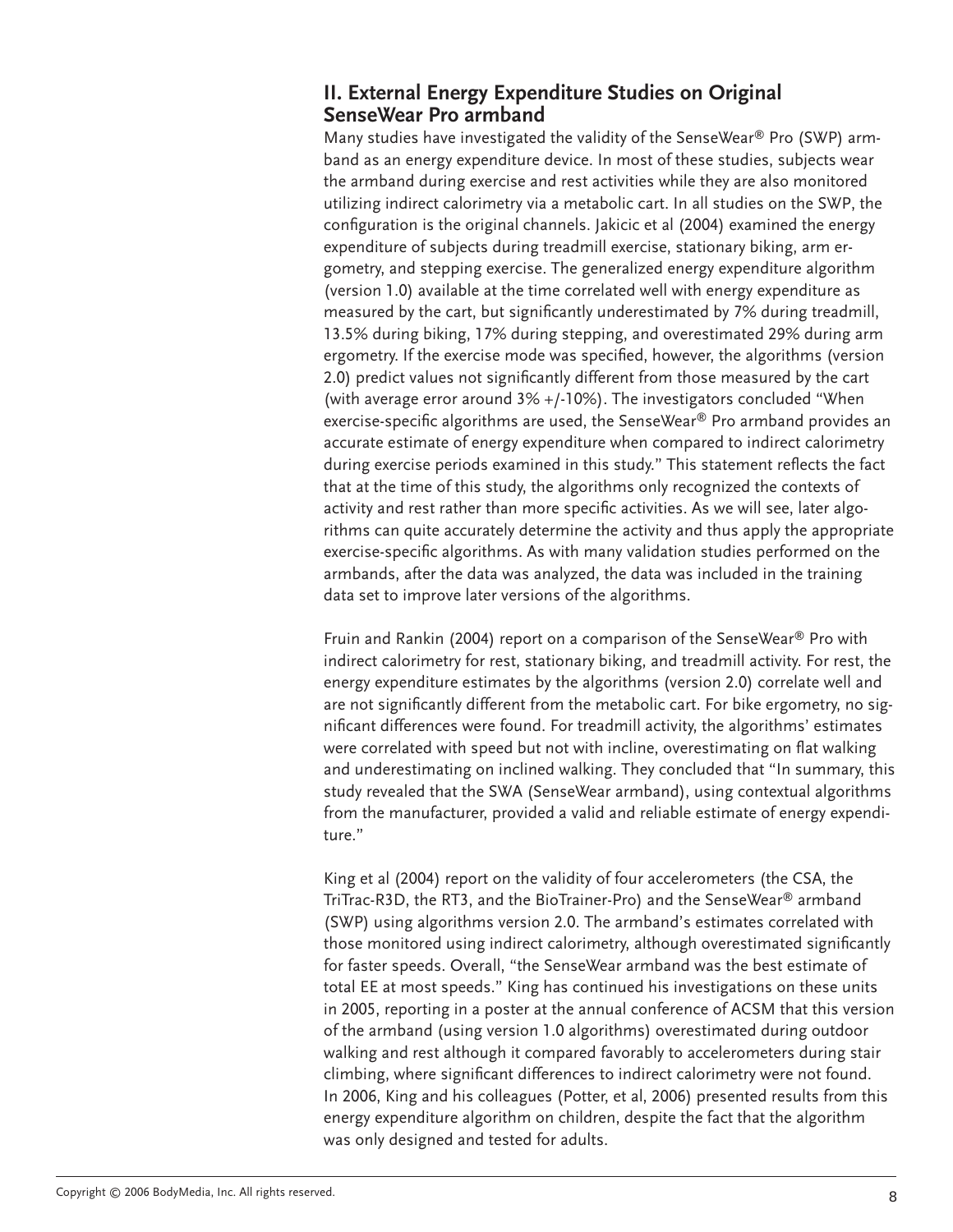Cole et al (2004) investigated the accuracy of the SenseWear® armband in cardiac patients using three different versions of the algorithms on four different exercise activities: treadmill, rowing, recumbent stepping, and arm ergometry. Version 2.2 of the generalized energy-expenditure algorithm showed significant correlations on all activities but significantly different estimates as well on treadmill and rowing activities. Version 4.0 of the algorithms (which classifies activities automatically) showed significant correlations and no significant differences for all activities, although the limits of agreement from a Bland-Altman plot indicated some trends to overestimate treadmill activity and underestimate recumbent stepping and arm ergometery. The researchers requested that a special version of the algorithms be created that took into account the fact that the patients had cardiac disease. Data from the study was broken into groups by subject, and crossvalidation was performed.

In cross-validation with N subjects, N versions of the algorithm are created, each trained on all but one of the subjects. The performance of each version of the algorithm is evaluated on the remaining subject. This method has been shown to accurately assess the generalization performance of a classifier or prediction method (Kohavi 1995). In the Cole et al (2004) study, the preliminary cardiac software performed very well when evaluated in this manner. The correlations were significant, ranging from 0.9 to 0.78, the errors were not significantly different from zero, and the limits of agreement were much tighter.

Patel, Slivka, and Sciurba (2004) investigated the accuracy of the original Sense-Wear $<sup>®</sup>$  armband in the patient population afflicted with Chronic Obstructive</sup> Pulmonary Disorder (COPD). These researchers tested patients with the armband and with indirect calorimetry during two six-minute walking tests as well as during two incremental shuttle walking tests. The results, using version 2.2 of the software, were that the armband tracked very well to indirect calorimetry, with very high session correlations (0.93). The armband did underestimate significantly at higher speeds, although the differences were small (on average less than 15%). The testretest reproducibility was high for both types of tests (0.84 and 0.86 intra-class correlation, compared to 0.90 for the indirect calorimetry). Interestingly, the researchers also utilized an accelerometer-only measure – this produced r2 values of 0.66 with indirect calorimetry compared to 0.86 for the version 2.2 multi-sensor algorithms.

Across a set of populations and medical conditions, the algorithms for the original SenseWear® Pro armband have correlated well against indirect calorimetry in many laboratory tests. To keep accuracy high, automated recognition of activities was incorporated into the algorithms to avoid the users having to input in their activity type for each period of time.

Mannix et al (2005) examined the HeathWear™ armband, which is a version of the SWP2, using algorithm version 4.0 and the minimal firmware configuration on biking and treadmill tasks in normal, overweight, and obese patients. They found that the armband underestimated expenditure on both timed treadmill exercise and on a stationary biking stress test, although correlations were quite high (0.79). This data was recently presented in poster format and we are wait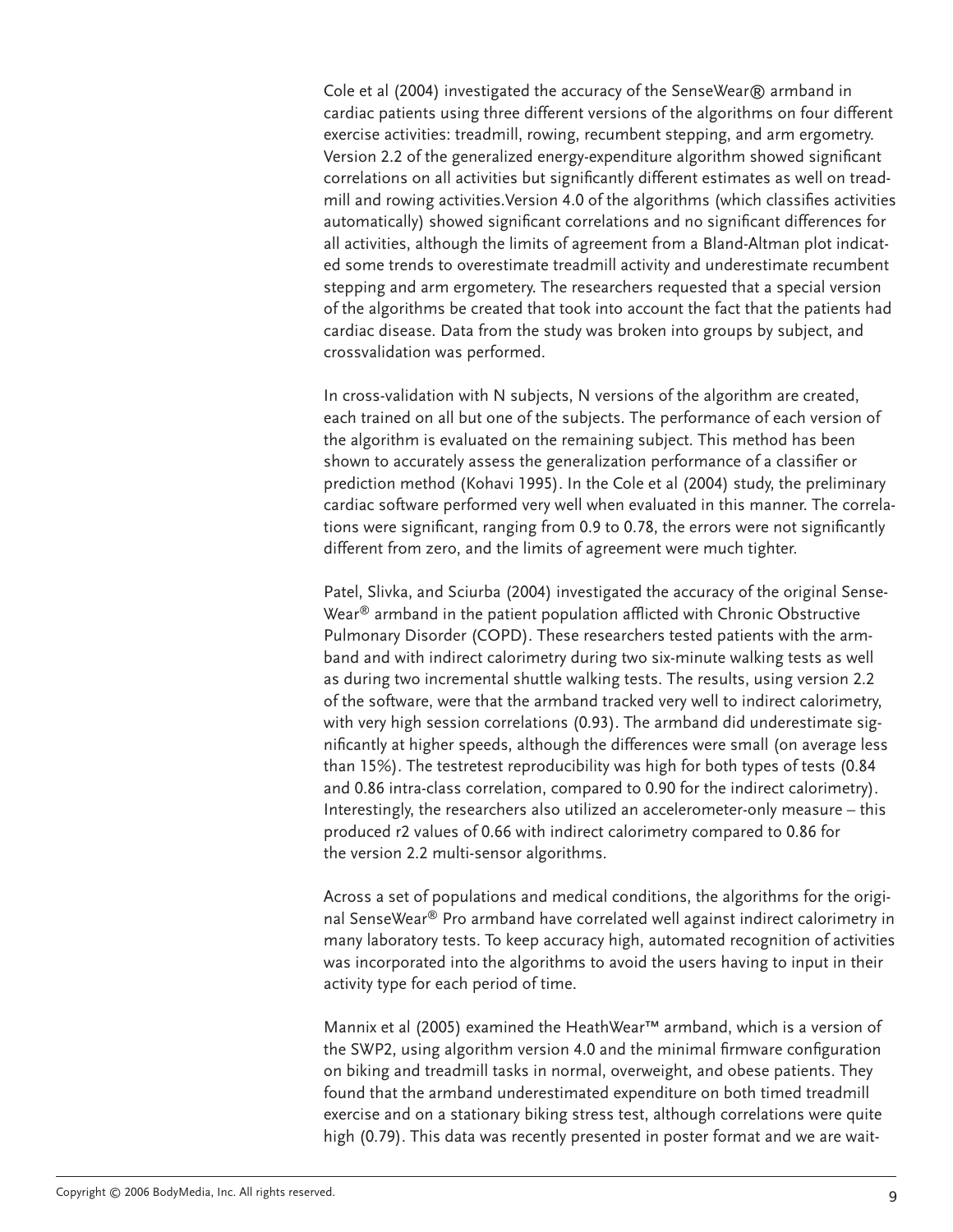ing for the full paper to better understand these results which were less adequate than those seen in other studies, even with the same channels. This is the first and only study published with results as poor as these.

Many researchers have expressed interest in using the SWP2 with children. The device will record data properly for children; however the early energy expenditure algorithms (1.0 through 4.1) were designed for the age range 18-75. Children younger than 18 have a different physiology and require algorithms specifically tuned to them. BodyMedia has several studies underway collecting data on children, and has very recently developed an algorithm suitable for children – released in the 4.2 version of the Innerview software and in use as part of the bodybugg™ system.

Two studies were performed where the adult energy expenditure algorithm was compared to indirect calorimetry. Dorminy et al (2005) compared the predictions made by the SWP2, minimal channel, version 4.0 algorithm with wholeroom calorimetry for 21 African-American children. The subjects rested, exercised, and slept in the chamber. The algorithms overestimated in general, but the correlations were good for exercise  $(R2 = 0.78)$  but fair for rest and sleep  $(R2 < 0.25)$ . An adjustment based on bodyweight was determined and applied, resulting in considerable improvements:  $R2 = 0.91$  for exercise and  $R2 = 0.984$  for rest.

Crawford et al (2005) also compared the SWP2, 4.0, minimal configuration algorithm with indirect calorimetry for adolescents in a set of biking and walking tests. Using the adult algorithm, it was found that significant differences existed between indirect calorimetry and the adult algorithm applied to adolescents for both treadmill and biking tasks. The estimates from the SWP2 did scale well with effort on both tasks. Adjustments such as those described by Dorminy et al were not described in the poster. In our post-analysis of this data, simple weight-based adjustments greatly improve the results.

At the ACSM conference in Denver, Andreacci et al (2006) presented their results on utilizing a children-specific algorithm with the SWP2 (version 4.2, clinical channel configuration). Thirty-four children aged 6 to 13 were tested on treadmill equipment at three different speeds. No significant differences were found between the estimates made by the algorithm and the values measured by the metabolic carts. This is the first paper to examine the child-specific algorithm (version 4.2).

McClain et al (2005) examined the accuracy of the SWP2, with minimal channels and algorithm version 4.0, on a variety of activities including arm swinging, walking, walking with a backpack, walking up a grade and walking with exaggerated arm swings (as well as combinations). Correlations were quite high (0.77 to 0.88) except for the standing arm swings (0.44). There were no significant differences for walking and walking with load, but exaggerated arm swings and walking up a grade showed significant underestimation. All correlations improve with the addition of heart rate information used in combination with the armband's energy expenditure estimates.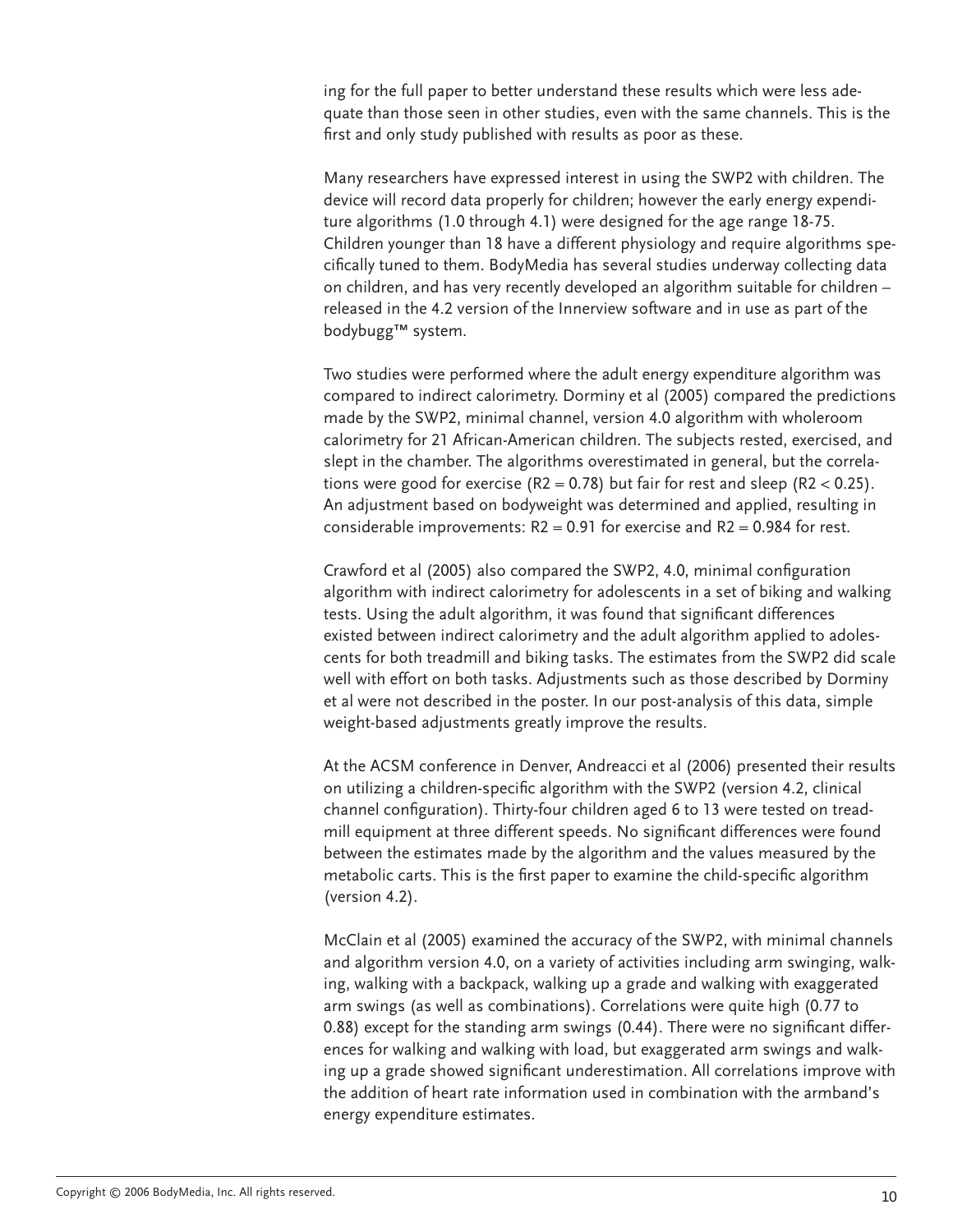The poor performance of the algorithms on standing arm swings brings up an important question of any measurement technique – what is the range of activities that can be monitored accurately using the device? Due to the fact that the algorithms in the armband are tuned using training data, there is always the possibility that when tested on activities far outside the range of the training data, the algorithms will give incorrect answers. Our goal is to train using a wide spectrum of data and compare that data to vast amounts of free-living data to verify that relatively little data from people's lives is outside the range of our training data. There may be low percentage activities (such as arm swinging without actually walking, or walking with exaggerated arm swings) where the algorithms track slightly less well than on the high probability activities. Compare this to a stationary metabolic cart where activity can only be measured in the proximity of a bulky machine, or to a pedometer where only ambulatory data will be accurately monitored. Our algorithm process allows us to identify such gaps and address them with new data.

Malavolti et al (2005) compared estimates of the SWP2 using algorithms version 4.1 with results from a metabolic cart on both resting and non-resting activities and found very high correlations (0.86) between the two measures. The researchers state "Our results suggested that SenseWear® is an acceptable device to measure TEE".

Wadsworth et al (2005) examined the validity of the SWP2 during resting and walking conditions against indirect calorimetry. Twenty-three subjects rested for 15 minutes, walked on a treadmill for 15 minutes, and rested again for 15 minutes. In all three components of the protocol, estimates from algorithm version 4.0 using the minimal configuration showed high correlations to indirect calorimetry (~0.8 for rest, ~0.94 for walking). The total energy expenditure was highly correlated as well, showing a 0.95 correlation. The researchers concluded that "The armband is a valid method to measure energy expenditure and will allow researchers to validly measure energy expenditure in a free-living environment."

In a sub-study as part of a larger study, Mignault et al (2005) compare the HealthWear armband (a SWP2 configured in the algorithm configuration with algorithm version 4.1) to doubly labeled water over a ten-day period. The subjects were type 2 diabetics examined as part of a larger study and also had their resting metabolic rate measured using indirect calorimetry and the effect of eating on energy expenditure measured in the lab. In these patients, the researchers noticed no significant differences between the doubly labeled water technique and the estimates from the armband. The correlations were extremely high (0.9696), with a technical error of measurement of only 104 kcal/day (less than 5%). The authors conclude: "..Preliminary analyses suggest that the HealthWear Armband is an acceptable device to accurately measure total daily energy expenditure in type 2 diabetic patients over a 10-day period".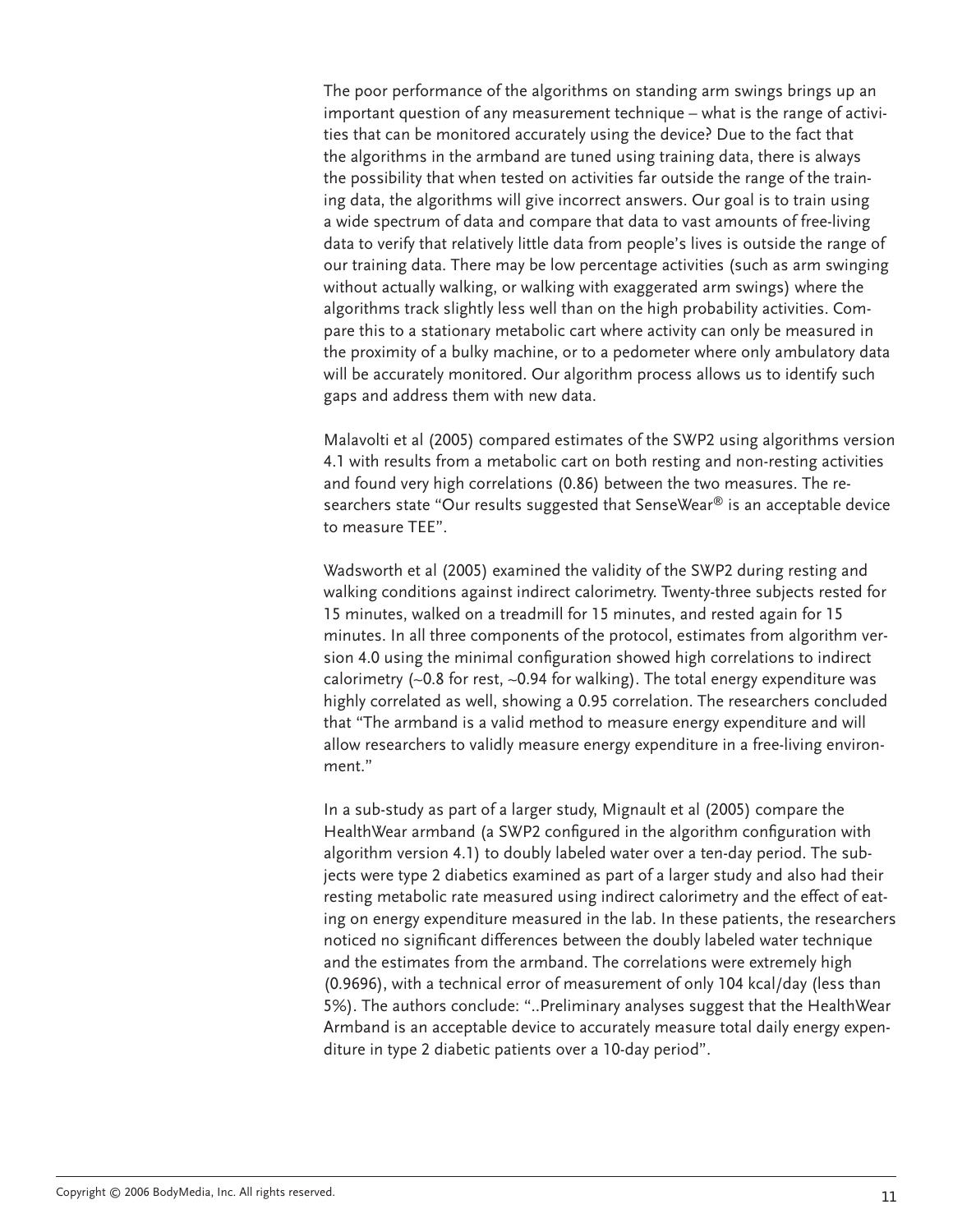#### **III. Internal Validation Studies on SenseWear Pro<sub>2</sub> armband and Current Algorithms**

In general, the existing validation on the SWP2 indicates that the algorithms are relatively accurate and suitable for general use in free living environments. However, some valid issues are raised by some of the articles. The SWP2 algorithms prior to 4.2 were not intended for and hence do not do well on children, and there are some issues to be addressed with graded treadmill exercise. Additionally, some may wonder how well the algorithms do across all of the studies. Although we do not have access to the data from every study, we do have approximately 350 hours of indirect calorimetry and SWP2 data. On this data, the most recent algorithm (version 4.2) achieves a correlation of 0.89 for adults. On a session by session basis, the algorithm achieves a correlation of 0.968 and an average absolute error of approximately 11.3% across all activity types (including weight-lifting, arm ergometery, treadmill, stationary-biking, rowing, stepping, arm-swinging, treadmill with load, and rest). The graph below shows a scatter plot of the session totals across this data set. The table below shows classification accuracies and correlations with metabolic cart measurements for biking, ambulatory, weightlifting, and resting activities.



**Table 2** Classifcation accuracies

| <b>Activities</b>        | <b>Classification Accuracy</b> | Correlation |
|--------------------------|--------------------------------|-------------|
| Ambulatory               | 99.8%                          | 0.94        |
| <b>Stationary Biking</b> | 99.2%                          | 0.88        |
| Resting                  | 99.3%                          | 0.91        |
| Weight lifting           | 97.6%                          | 0.86        |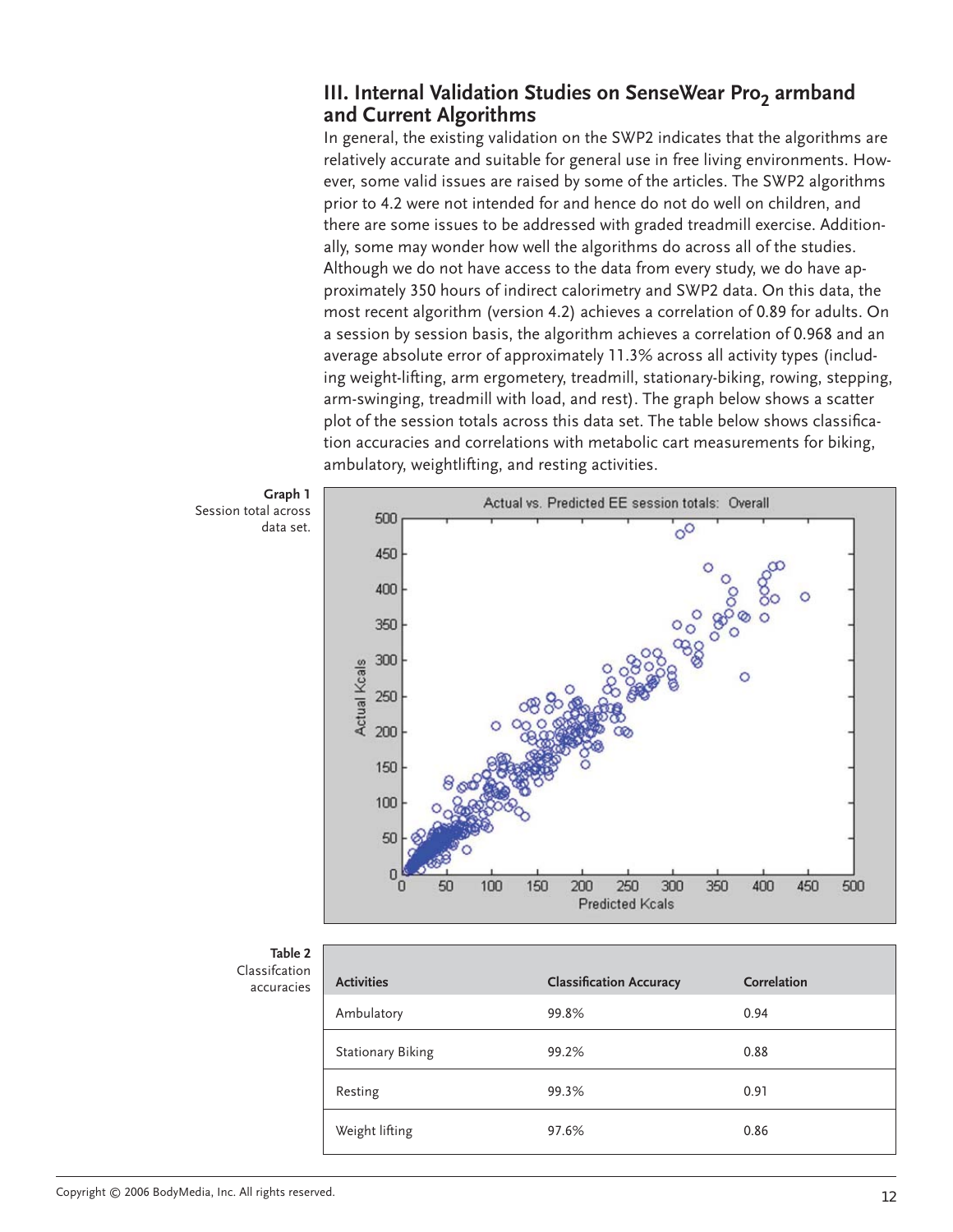The motoring classifier presently has an accuracy of 96.9%, and the lying-down and sleep detectors are operating at approximately 90%. The metabolic physical activity detector currently has an accuracy of 95% across all exercise types. The road-biking detector has an accuracy of 99.8%. All of these results are for the 4.2 algorithms with clinical configuration.

A child specific algorithm has been created, as mentioned above. This algorithm achieves a correlation of 0.86 on all the data we have (resting, stationary biking, and treadmill), and with an average absolute session error of approximately 11.3%. This algorithm is included in the 4.2 version of the algorithms. In-house algorithms for adults and children that utilize new firmware configurations are presently under construction that will bring the error rate down to approximately 10% across all activities.

#### **IV. Other Relevant Studies and Information**

There are several pieces of additional information that attest to the utility and validity of the SenseWear<sup>®</sup> Pro<sub>2</sub> armband as a device for accurately monitoring energy expenditure and metabolic physical activity. These range from successful applications of the technology for clinical weight management to various articles published about other aspects of the armband.

Hanby, Matthews, and Chen (2005) investigated the stepcounting accuracies of four devices: the MTI actigraph, the Digiwalker, the Dynastream AMP, and the SWP2. They compared the results from the four devices and found that the AMP and the SWP2 performed similarly with high correlation to one another. The Digiwalker, in particular, recorded fewer steps than the other three devices. In BodyMedia's internal tests, the step detector counts approximately 99% of all steps.

In a study in Italy, Perini et al (2005) investigated the relationship between metabolic physical activity estimates and energy expenditure estimates with the recovery of a subject with Sydenham's Chorea. Sydenham's Chorea is a childhood disease that causes rapid and frequent involuntary movements but is benign in that spontaneous recovery will occur in a few weeks. This subject was treated with antibiotics, steroids, and antiepileptic therapy. At the outset, the subject was burning 1910 kcals/day as measured by the SWP2, with frequent involuntary muscle movements. In the following few days, the subject burned fewer and fewer calories per day as measured by the SWP2 and additionally scored lower on several indicies (TAS, flogosis) of the progression of the disease. After six days, the subject was nearly back to normal, with only minimal choreic movements in the limbs. Blood tests revealed normal TAS and flogosis levels and the SWP2 showed only 1400 kcals/day expenditure. At day 10, EE as measured by the SWP2 increased in conjunction with some reappearance of symptoms.

Battaglia et al (2006) utilize the SWP2 as the standard and correlate the energy expenditure and physical activity duration estimates from the 4.2 algorithms with various measures of severity of COPD including distance on 6-minute walk test ( $r=0.71$ ) and the MRC dyspnea scale ( $r = -0.71$ ).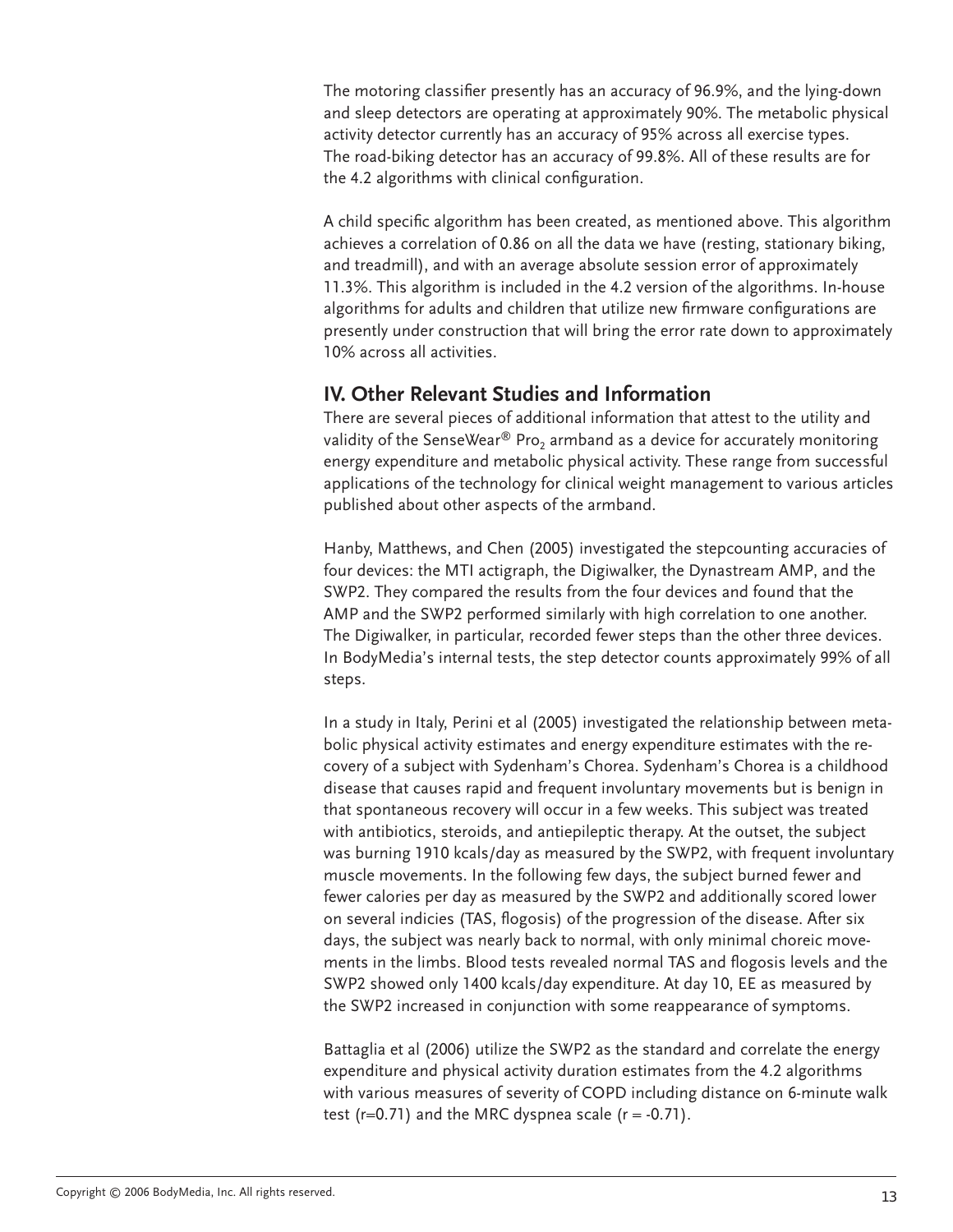Many other studies have utilized the SWP2 in various ways. Holm et al (2004) examined the relationship between pain and energy expenditure in Fibromyalgia patients and found that energy expenditure often increases significantly in the hour before a pain pill is taken. Lisetti at al (2003) utilized the SWP2 to classify subjects' emotions. They found surprisingly good performance, recognizing sadness, anger, surprise, fear, frustration, and amusement with accuracies between 70% and 92%.

All in all, the capabilities of the SWP2 with respect to energy expenditure have sufficient repeatability and reliability to have led to the development of commercial applications and largescale deployments of the SenseWear® Pro armband. Roche Diagnostics launched HealthWear (a private labeling of the BodyMedia technology) to clinicians in the US at the end of 2003. The system monitored and calculated a patient's caloric expenditure on a daily basis. It also provided a tool to estimate caloric intake. This system reported both energy expenditure and energy intake to the patients and their healthcare providers (Roche, 2004). In providing this information, HealthWear was a weight management system that used the continuous monitoring and collecting of physiological data to show the effect that lifestyle has on weight loss. Depicting calories burned, calories consumed, activity duration, and steps per day, the product aimed to increase personal awareness of health and parameters of weight management. Many users reported that this system has allowed them to lose considerable weight. As one example, a user who happened to be a MD/PhD wrote:

*Since I started using the HealthWear System, I have steadily lost 45 lbs in less than 6 months. As a physician and a scientist, I know that you can't improve what you don't measure. This system gives me the tools to measure and track calories in (consumption) and calories out (expenditure). The difference between in and out is weight.*

The system was used primarily with clinically obese individuals with some focus on patients seeking bariatric surgery or those looking for alternatives to bariatric surgery.

In early 2005, Apex Fitness and BodyMedia announced the launch of the bodybugg™, a SenseWear® enabled web-based fitness and weight management system. The system leverages a branded SWP2 called bodybugg™ and provides fitness professionals and their clients with a highly accurate, easy-to-use solution for establishing and managing fitness and weight loss goals. The system, developed by BodyMedia with Apex Fitness, tracks caloric intake and expenditure automatically, without the need for food logging. The system is supported by other features, such as a state-of-the-art menu generation engine and robust reporting features for both fitness professionals and club members. The system is presently being used by thousands of users across the country – a number that is growing very quickly.

The SenseWear<sup>®</sup> Pro<sub>2</sub> Armband and InnerView Research, Professional, and Wearer software are also commercially available. Hundreds of systems across four continents over 4 years have enabled clinicians and researchers to study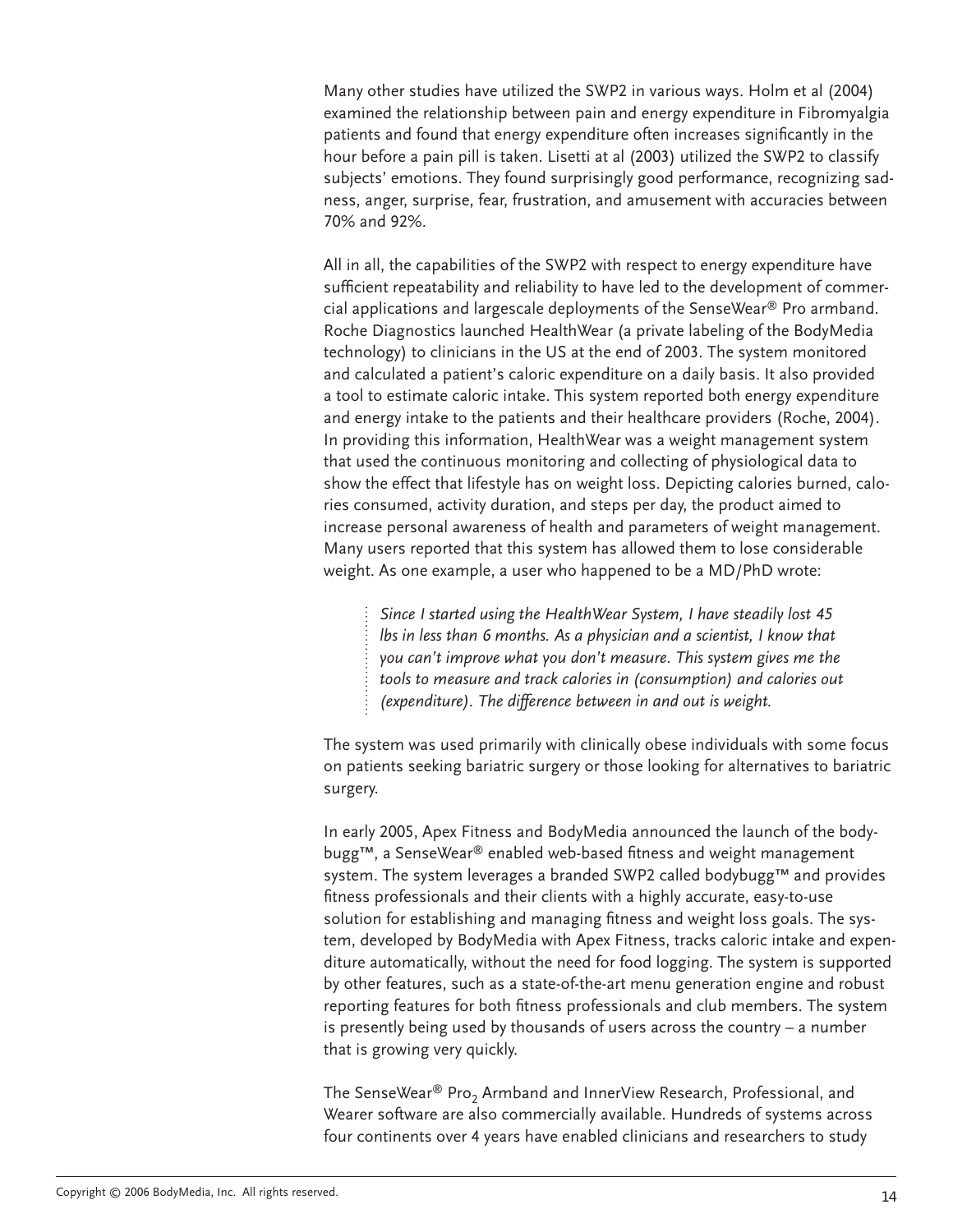human physiology in real world situations. Applications have included the study of exercise physiology, sleep behaviors, physiological responses, and stress response in car and tank drivers. Groups studied range from professional athletes to the elderly to children. The products have survived intact extreme environments such as Mt Everest, the South Pole, the highest lake in the world, the Pittsburgh Steelers training camp, and National Guard live firefighter training sessions inside burning planes.

#### **V. Future of SenseWear**

In the fall of 2004, BodyMedia announced a new, patent pending technology that can accurately monitor the electrical activity of the heart from the upper arm, continuously and for extended periods of time. This latest BodyMedia innovation can record electrocardiogram (ECG) data from the upper arm, as well as other locations on the human body previously considered impractical by conventional standards, without wires, adhesives, or other equipment. BodyMedia has integrated the technology into prototype versions of the SWP2 using two adhesive electrodes. Production of a non-adhesive system is underway. The invention is particularly noteworthy because it challenges conventional wisdom in electrocardiology that ECG can only be observed using electrodes spaced on "either side" of the heart. Al-Ahmad, Homer, and Wang (2004) have presented preliminary results of validating the prototypes, showing that the armband measures heart rate and beat-to-beat variability comparably to a holter monitor. Preliminary results in incorporating heart rate information into the equations for energy expenditure are supporting McClain et al's (2005) finding that adding in heart rate can reduce the error of the SWP2 algorithms for certain activities.

BodyMedia has already started work on the next generation armband. This revolutionary armband will showcase heart rate technology and incorporate innovations including a smaller form factor and a real time display device that receives and displays EE, physical activity duration and steps. We are confident a display device will close the loop in patient motivation and incentive, with direct feedback on his/her physical activity levels and energy expenditure. These features can truly revolutionize monitoring of physical activity in areas such as diabetes, obesity, rehabilitation, and sports. These advances will continue BodyMedia's efforts in bringing accurate physiological monitoring to individuals outside the laboratory.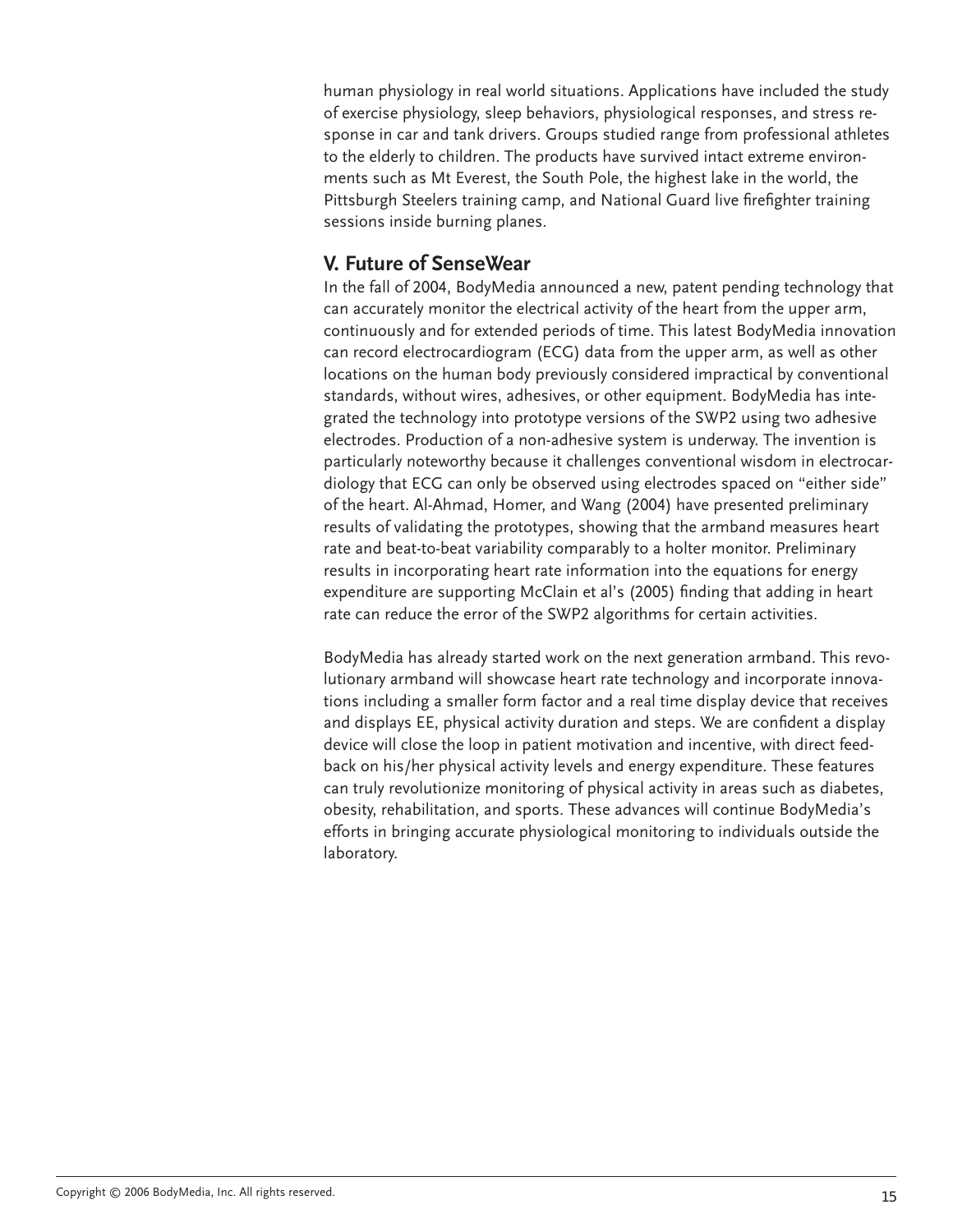#### BIBLIOGRAPHY

Al-Ahmad, A., Homer, M., Wang, P.,(2004). Accuracy and Utility of Multi-Sensor Armband ECG Signal Compared With Holter Monitoring. Cardiac Arrhythmia Service, Stanford University Medical Center, Stanford, CA. New Arrhythmia Technologies Retreat in Chicago, IL.

Andreacci, J.L., Dixon, C.B., McConnell, T.R, (2006). Validation of SenseWear® Armband to Assess Energy Expenditure in Children Ranging in Body Size. Med. Sci.Sports Exerc. 38(5) Supplement. S255.

Battaglia, S., Martino, L., Spatafora, M., Bellia, V. (2006). Correlates of Energy Expenditure and Sedentary Life in Free-Living COPD. Abstract presented at The American Thoracic Socity Annual Meeting [Publication page: A209].

Cole, P.J, LeMura, L.M., Klinger, T.A., Strohecker, K, McConnell, T.R., (2004). Measuring Energy Expenditure In Cardiac Patients Using The BodyMedia™ Armband Versus Indirect Calorimetry. A Validation Study. Journal of Sports Medicine and Physical Fitness.J. Sports Med Phy Fitness, 44 (3):264-271.

Crawford, Kim; Robertson, Robert J. FACSM; Burdett, Ray; Goss, Fredric L. FACSM; Jakicic, John M. FACSM; Nagel-Stilley, Elizabeth (2005 May): Validation Of Sensewear Armband To Assess Energy Expenditure Of Adolescents During Various Modes Of Activity. Medicine & Science in Sports & Exercise. 37(5) Supplement:S437.

Dilley JW; (1998, Aug): Self-reflection as a tool for behavior change. Focus, 13 (9): 5-6.

Dorminy, CA; Akohoue, SA; Byrne, D; Byrne W; Chen, KY; Buchowski, MS: (2005 May):Validity Of A Multi-sensor Activity Monitor In Estimating Energy Expenditure In Children: Medicine & Science in Sports & Exercise. 37(5) Supplement: S437-S438.

Fruin, M.L., Rankin, J.W., (2004). Validity of a Multi-Sensor Armband in Estimating Rest and Exercise Energy Expenditure. Medicine & Science in Sports & Exercise. 36(6):1063-1069.

Gore, CJ; Clark, Robert J; Shipp, Nicholas J; Van Derploeg, Grant E; Withers, Robert T. (2003 Aug):CPX/D Underestimates VO2 in Athletes Compared with an Automated Douglas Bag System. Medicine & Science in Sports & Exercise. 35(8):1341-1347.

Hambraeus L, Sjodin A, Webb P, Forslund A, Hambraeus K, Hambraeus T. (1994) A suit calorimeter for energy balance studies on humans during heavy exercise. Eur J Appl Physiol OccupPhysiol.:68(1):68-73.

Hanby, Cara L.; Matthews, Charles E. FACSM; Chen, Kong (2005 May): Counting Steps With Four Physical Activity Monitors. Medicine & Science in Sports & Exercise. 37(5) Supplement:S117.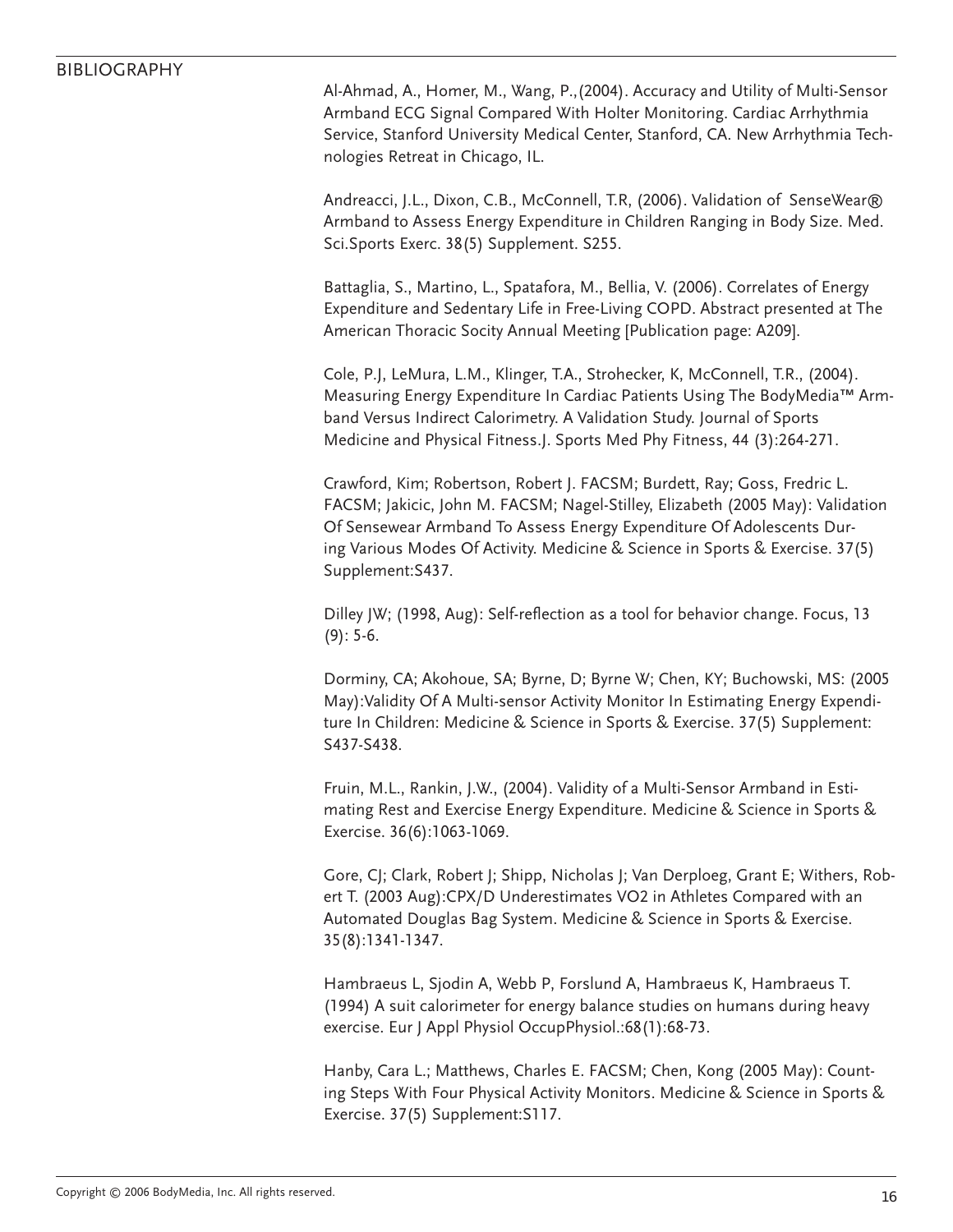Holm MB; Rogers JC; Breland HL; Johnson DB and Starz T; (2004): Understanding Nocturnal Pain Medication Dynamics in Fibromyalgia (In preparation).

Jakicic, J.M., Marcus, M., Gallagher, K., Randall, C., Thomas, E., Goff, F.L., Robertson, R.J., (2004). Evaluation of the SenseWear Pro Armband® to Assess Energy Expenditure During Exercise. Medicine & Science in Sports & Exercise. 36(5):897-904.

Kautza, BC; Kastello, GM; Sothmann, MS; (2004 May): Validation of MedGraphics' VO2000 Portable Metabolic Analyzer and a Modified Pneumotachometer. Medicine & Science in Sports & Exercise: 36(5): S222.

Keller, DM; Parcell, AC; Hoyt, G; Vehrs, PR; Orr, J; Nelson, C. (2002 May) VALID-ITY OF A PORTABLE DEVICE TO MEASURE VO2MAX. Medicine & Science in Sports & Exercise: 34(5):S149.

King, GA, Deemer, SE, Franco, BM, Potter, C, Coleman, KJ (2005 May):Accuracy Of Three Physical Activity Monitors To Measure Energy Expenditure During Activities Of Daily Living: Medicine & Science in Sports & Exercise. 37(5) Supplement:S115.

Klem ML; (2000, Nov): Successful losers. The habits of individuals who have maintained long-termWeight loss. Minnesota Medicine, 83 (11): 43-45.

Kohavi R. (1995) A study of cross-validation and bootstrap for accuracy estimation and model selection. International Joint Conference on Artificial Intelligence (IJCAI).

Lisetti, C., Nasoz, F., LeRouge, C., Ozyer, O., Alvarez, K. (2003) Developing Multimodal Intelligent Affective Interfaces for Tele-Home Health Care International Journal of Human-Computer Studies.

Malavolti, M., Pietrobelli, A, Dugoni, M., Poli, M, De Cristofaro, P., and N. C. Battistini. (2005). A new device for measuring daily total energy expenditure (TEE) in free-living individuals. International Journal of Body Composition Research. 3:63.

Mannix, ET; Fineberg, N; Rowland, N; Busk, MF (2005 May): Accuracy Of The Healthwear[TM] Armband In Determining Energy Expenditure. Medicine & Science in Sports & Exercise. 37(5) Supplement:S43.

McClain, James J. 1; Welk, Gregory J. 2; Wickel, Eric E. 2; Eisenmann, Joey C. 2 (2005 May): Accuracy Of Energy Expenditure Estimates From The Bodymedia SenseWear® Pro<sub>2</sub> Armband: Medicine & Science in Sports & Exercise. 37(5) Supplement:S116-S117,

Mignault, D., St.-Onge, M., Karelis, A. D., Allison, D. B., & Rabasa-Lhoret, R. (2005).Evaluation of the portable HealthWear armband. Diabetes Care, 28(1), 225-227.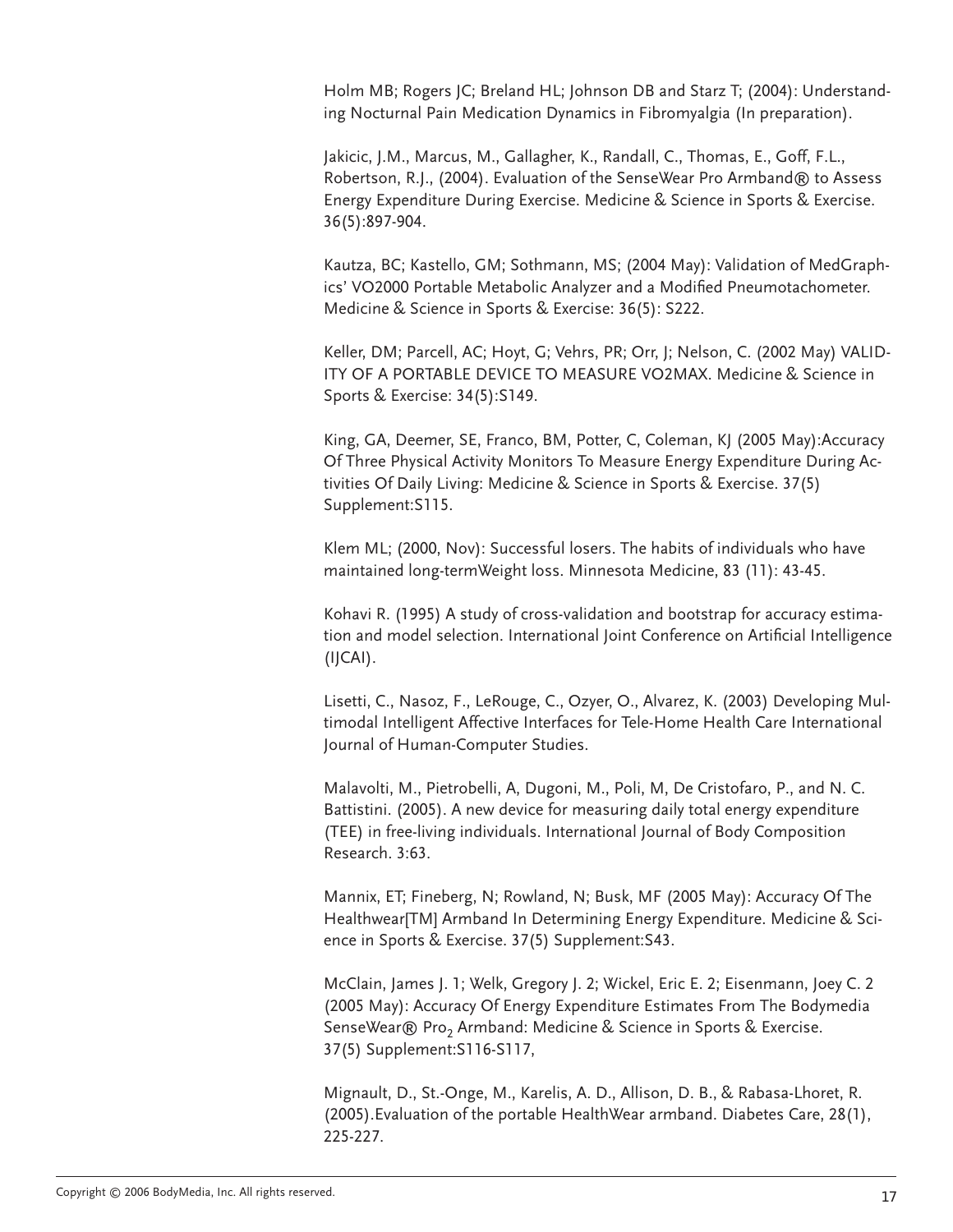Patel,S.A,. Slivka,W.A, Sciurba, F.C.(2004) Validation of a Wearable Body Monitoring Device in COPD - Am J Respir Crit Care Med. ; 30:A771.

Perini, M, Fiocchi, A, Bollini, F, Lanfranchi, S, Zarcone D. (2005 May) Relationship Between Active And Total Energy Expenditure And Total In Sindeham Chore: A Clinical Case. Italian Association of Clinical Neurology - Grado 18-21 May 2005.

Schoeller D.A., Ravussin E., Schutz Y., Acheson K.J., Baertschi P., and Jequier E. (1986). Energy expenditure by doubly labeled water: validation in humans and proposed calculations. Am J Physiol ;250:R823-R830.

Schoffelen PF, Westerterp KR, Saris WH, Ten Hoor F. (1997 Dec) A dual-respiration chamber system with automated calibrationJ Appl Physiol.83(6):2064-72.

Schnool R; Zimmerman BJ; (2001, Sept): Self-regulation training enhances dietary self-efficacy and Dietary fiber consumption. Journal of the American Dietetic Association, 101 (9): 1006-1011.

Seale, JL; Rumpler, WV: (1997) Comparison of energy expenditure measurements by diet records, energy intake balance, doubly labeled water and room calorimetry. Euro Journal of Clini Nutri 51(12): 856-863.

Twaddle, BJ; Papadopoulos, C; (2005 may) Assessment Of The Kb1-c Portable Metabolic Measurement System During Submaximal Cycle And Treadmill Exercise: 155 Board #62 11:00 AM - 12:30 PM Medicine & Science in Sports & Exercise: 37(5): S25-S26.

Wadsworth, D.D., Howard, T., Hallam, J.S., Blunt, G., A (2005). Validation Study Of A Continuous Body-monitoring Device: Assessing Energy Expenditure At Rest And During Exercise, Medicine & Science in Sports & Exercise: Volume 37(5) Supplement May 2005 pS24.

Webster PA, Sandra E. King, RRT, CPFT, Adalberto Torres Jr., MS, MD 1 (1999 Jan)An in vitro validation of a commercially available metabolic cart using pediatric ventilator volumes. Pediatric Pulmonology 26(6): 405 - 411.

Wells JC; Fuller NJ;(1998 Jul): Precision and accuracy in a metabolic monitor for indirect calorimetry. Eur J Clin Nutr. 52(7):536-40.

Wideman, L; Stoudemire, NM.; Pass, K A.; McGinnes, CL.; Gaesser, GA.; Weltman, A. (1996 Apr. ) Assessment of the Aerosport TEEM 100 Portable Metabolic Measurement System. Medicine & Science in Sports & Exercise. 28(4):509- 515.

Wierenga ME; Browning JM; Mahn JL; (1990, Nov-Dec): A descriptive study of how clients make lifestyle changes. Diabetes Education, 16 (6): 469-473.